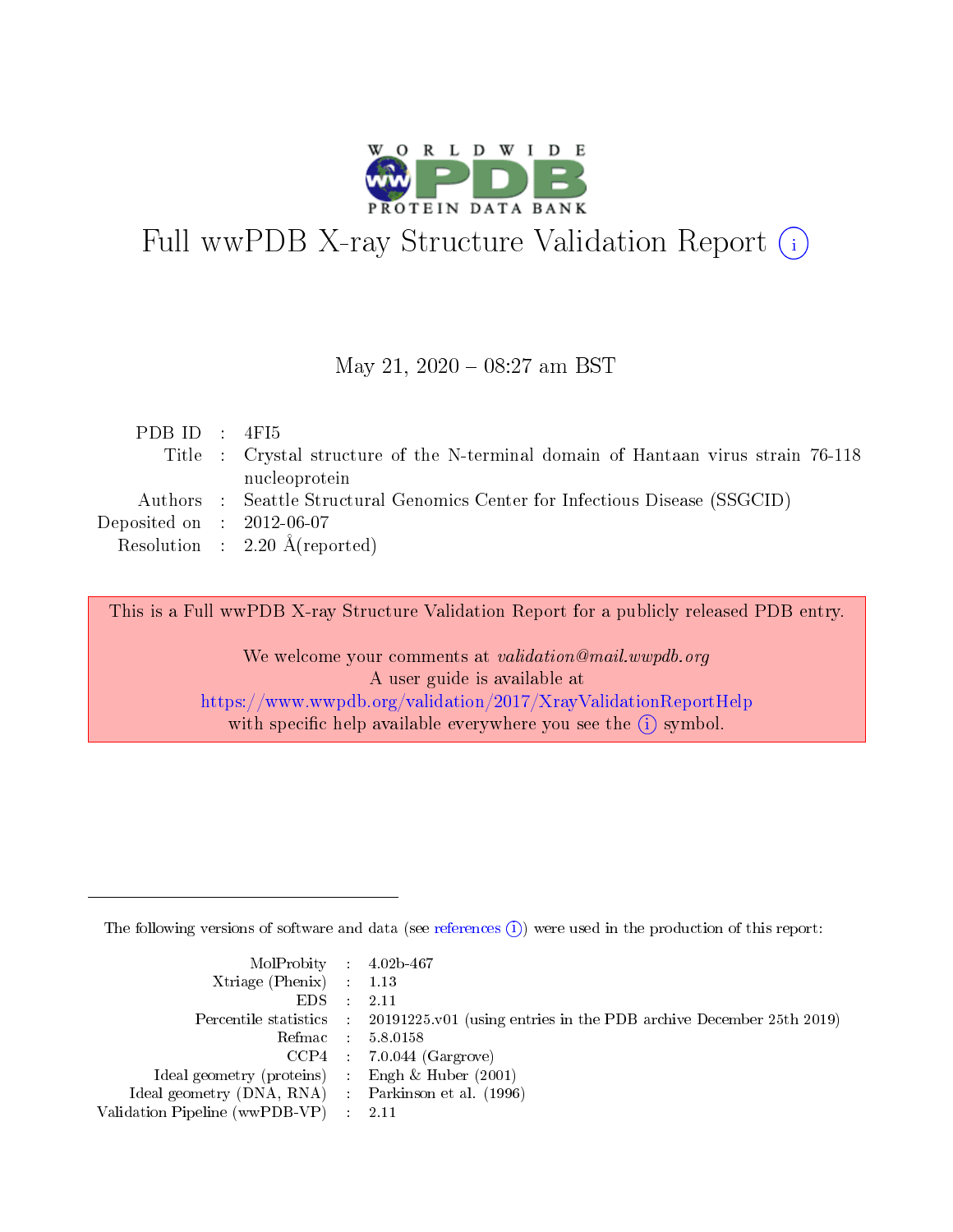# 1 [O](https://www.wwpdb.org/validation/2017/XrayValidationReportHelp#overall_quality)verall quality at a glance  $(i)$

The following experimental techniques were used to determine the structure: X-RAY DIFFRACTION

The reported resolution of this entry is 2.20 Å.

Percentile scores (ranging between 0-100) for global validation metrics of the entry are shown in the following graphic. The table shows the number of entries on which the scores are based.



| Metric                | Whole archive<br>$(\#\text{Entries})$ | Similar resolution<br>$(\#\text{Entries},\,\text{resolution}\,\,\text{range}(\textup{\AA}))$ |
|-----------------------|---------------------------------------|----------------------------------------------------------------------------------------------|
| $R_{free}$            | 130704                                | 4898 (2.20-2.20)                                                                             |
| Clashscore            | 141614                                | $5594(2.20-2.20)$                                                                            |
| Ramachandran outliers | 138981                                | $5503(2.20-2.20)$                                                                            |
| Sidechain outliers    | 138945                                | $5504(2.20-2.20)$                                                                            |
| RSRZ outliers         | 127900                                | $4800(2.20-2.20)$                                                                            |

The table below summarises the geometric issues observed across the polymeric chains and their fit to the electron density. The red, orange, yellow and green segments on the lower bar indicate the fraction of residues that contain outliers for  $>=3, 2, 1$  and 0 types of geometric quality criteria respectively. A grey segment represents the fraction of residues that are not modelled. The numeric value for each fraction is indicated below the corresponding segment, with a dot representing fractions  $\epsilon=5\%$  The upper red bar (where present) indicates the fraction of residues that have poor fit to the electron density. The numeric value is given above the bar.

| Mol       | $\gamma$ hain | Length | Quality of chain |                  |     |  |  |
|-----------|---------------|--------|------------------|------------------|-----|--|--|
| <u>д.</u> | . .           | 119    | %<br>61%         | $\bullet\bullet$ | 37% |  |  |

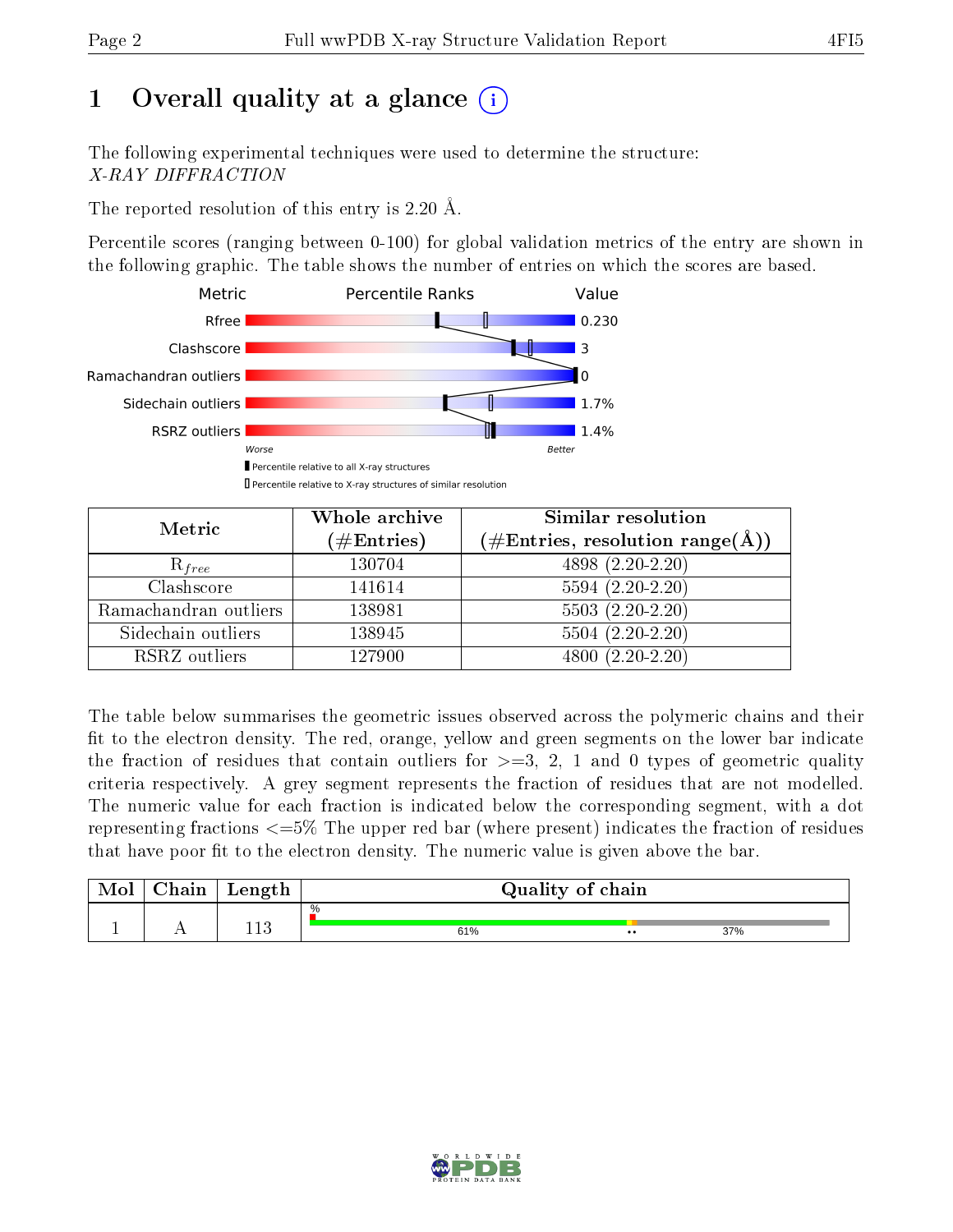# 2 Entry composition (i)

There are 2 unique types of molecules in this entry. The entry contains 645 atoms, of which 0 are hydrogens and 0 are deuteriums.

In the tables below, the ZeroOcc column contains the number of atoms modelled with zero occupancy, the AltConf column contains the number of residues with at least one atom in alternate conformation and the Trace column contains the number of residues modelled with at most 2 atoms.

Molecule 1 is a protein called Nucleoprotein.

| Mol | Chain | $\,^{\shortmid}$ Residues | $\rm\bf Atoms$        |     |         |  |  | $\rm ZeroOcc \mid AltConf \mid Trace$ |  |
|-----|-------|---------------------------|-----------------------|-----|---------|--|--|---------------------------------------|--|
|     |       | 71                        | $\text{Total}$<br>574 | 347 | $109\,$ |  |  |                                       |  |

| Chain            | Residue          | Modelled   | Actual         | Comment               | Reference         |
|------------------|------------------|------------|----------------|-----------------------|-------------------|
| $\bf{A}$         | $-20$            | <b>MET</b> |                | INITIATING METHIONINE | <b>UNP P05133</b> |
| $\boldsymbol{A}$ | $-19$            | <b>ALA</b> |                | <b>EXPRESSION TAG</b> | <b>UNP P05133</b> |
| $\boldsymbol{A}$ | $-18$            | <b>HIS</b> |                | <b>EXPRESSION TAG</b> | <b>UNP P05133</b> |
| А                | $-17$            | <b>HIS</b> |                | <b>EXPRESSION TAG</b> | <b>UNP P05133</b> |
| $\bf{A}$         | $-16$            | <b>HIS</b> |                | <b>EXPRESSION TAG</b> | <b>UNP P05133</b> |
| $\boldsymbol{A}$ | $-15$            | <b>HIS</b> |                | <b>EXPRESSION TAG</b> | <b>UNP P05133</b> |
| $\boldsymbol{A}$ | $-14$            | <b>HIS</b> |                | <b>EXPRESSION TAG</b> | <b>UNP P05133</b> |
| $\boldsymbol{A}$ | $-13$            | <b>HIS</b> |                | <b>EXPRESSION TAG</b> | <b>UNP P05133</b> |
| $\boldsymbol{A}$ | $-12$            | <b>MET</b> |                | <b>EXPRESSION TAG</b> | <b>UNP P05133</b> |
| $\boldsymbol{A}$ | $-11$            | <b>GLY</b> |                | <b>EXPRESSION TAG</b> | <b>UNP P05133</b> |
| $\boldsymbol{A}$ | $-10$            | <b>THR</b> |                | <b>EXPRESSION TAG</b> | <b>UNP P05133</b> |
| $\boldsymbol{A}$ | -9               | <b>LEU</b> |                | <b>EXPRESSION TAG</b> | <b>UNP P05133</b> |
| $\bf{A}$         | $-8$             | GLU        |                | <b>EXPRESSION TAG</b> | <b>UNP P05133</b> |
| $\boldsymbol{A}$ | $-7$             | <b>ALA</b> |                | <b>EXPRESSION TAG</b> | <b>UNP P05133</b> |
| $\boldsymbol{A}$ | $-6$             | <b>GLN</b> |                | <b>EXPRESSION TAG</b> | <b>UNP P05133</b> |
| $\boldsymbol{A}$ | $-5$             | <b>THR</b> |                | <b>EXPRESSION TAG</b> | <b>UNP P05133</b> |
| $\bf{A}$         | $-4$             | <b>GLN</b> |                | <b>EXPRESSION TAG</b> | <b>UNP P05133</b> |
| А                | $-3$             | <b>GLY</b> |                | <b>EXPRESSION TAG</b> | <b>UNP P05133</b> |
| $\boldsymbol{A}$ | $-2$             | PRO        |                | <b>EXPRESSION TAG</b> | <b>UNP P05133</b> |
| $\boldsymbol{A}$ | $-1$             | <b>GLY</b> |                | <b>EXPRESSION TAG</b> | <b>UNP P05133</b> |
| $\bf{A}$         | $\boldsymbol{0}$ | <b>SER</b> | $\blacksquare$ | <b>EXPRESSION TAG</b> | <b>UNP P05133</b> |
| $\bf{A}$         | $\mathbf{1}$     | <b>MET</b> |                | <b>EXPRESSION TAG</b> | <b>UNP P05133</b> |

There are 22 discrepancies between the modelled and reference sequences:

• Molecule 2 is water.

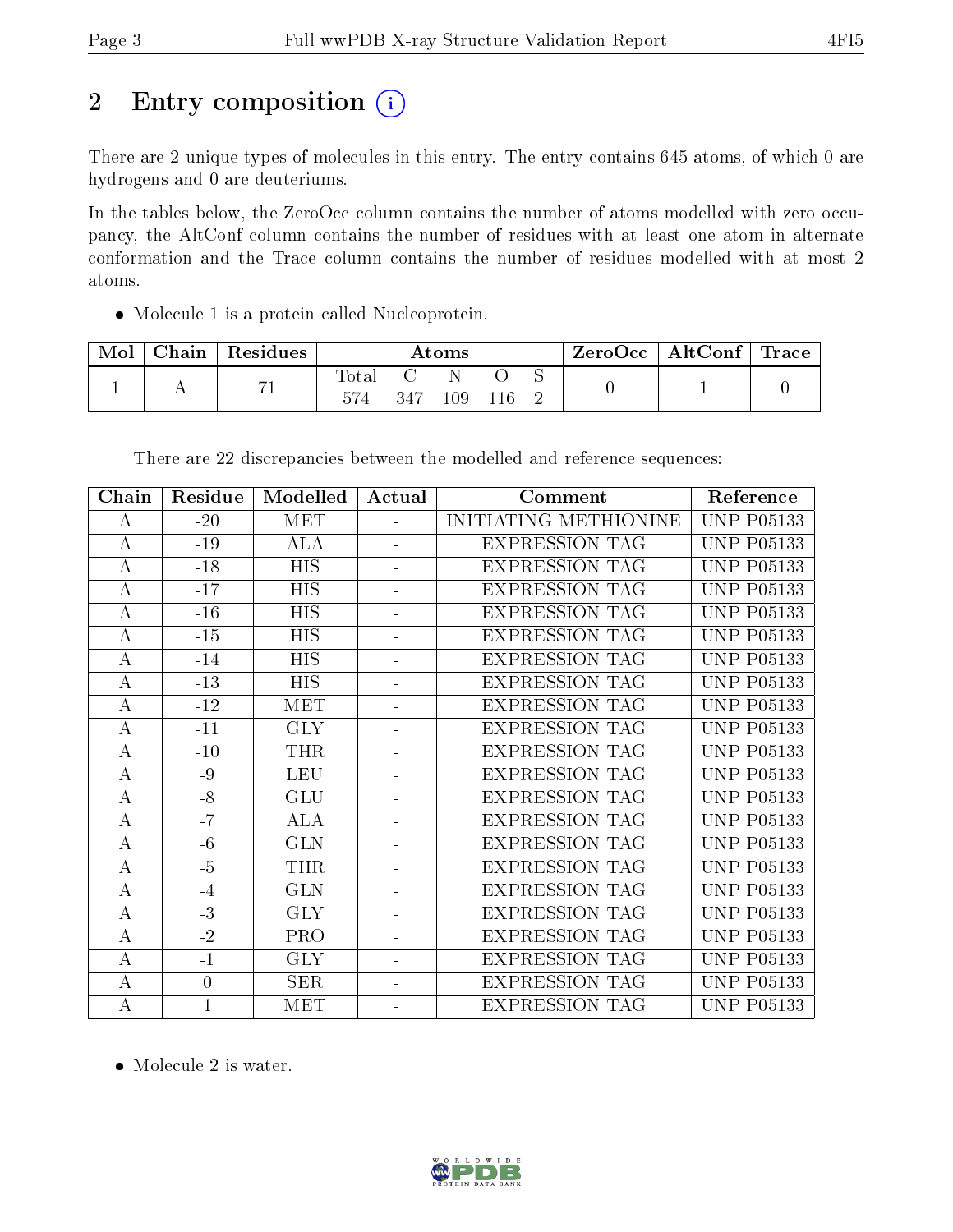|  | $\text{Mol}$   Chain   Residues | Atoms | $ZeroOcc \mid AltConf \mid$ |  |
|--|---------------------------------|-------|-----------------------------|--|
|  |                                 | Total |                             |  |

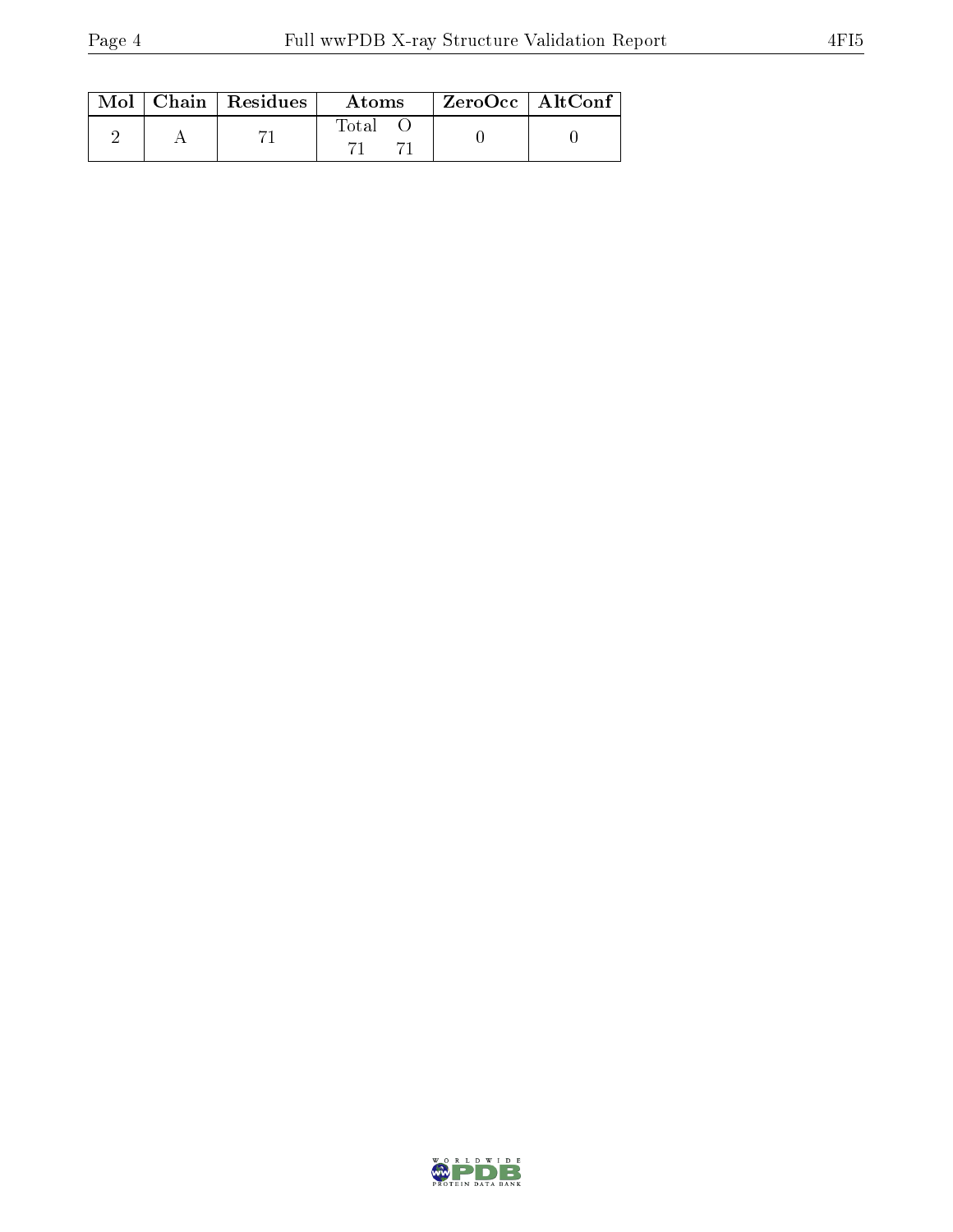# 3 Residue-property plots (i)

These plots are drawn for all protein, RNA and DNA chains in the entry. The first graphic for a chain summarises the proportions of the various outlier classes displayed in the second graphic. The second graphic shows the sequence view annotated by issues in geometry and electron density. Residues are color-coded according to the number of geometric quality criteria for which they contain at least one outlier: green  $= 0$ , yellow  $= 1$ , orange  $= 2$  and red  $= 3$  or more. A red dot above a residue indicates a poor fit to the electron density (RSRZ  $> 2$ ). Stretches of 2 or more consecutive residues without any outlier are shown as a green connector. Residues present in the sample, but not in the model, are shown in grey.

• Molecule 1: Nucleoprotein



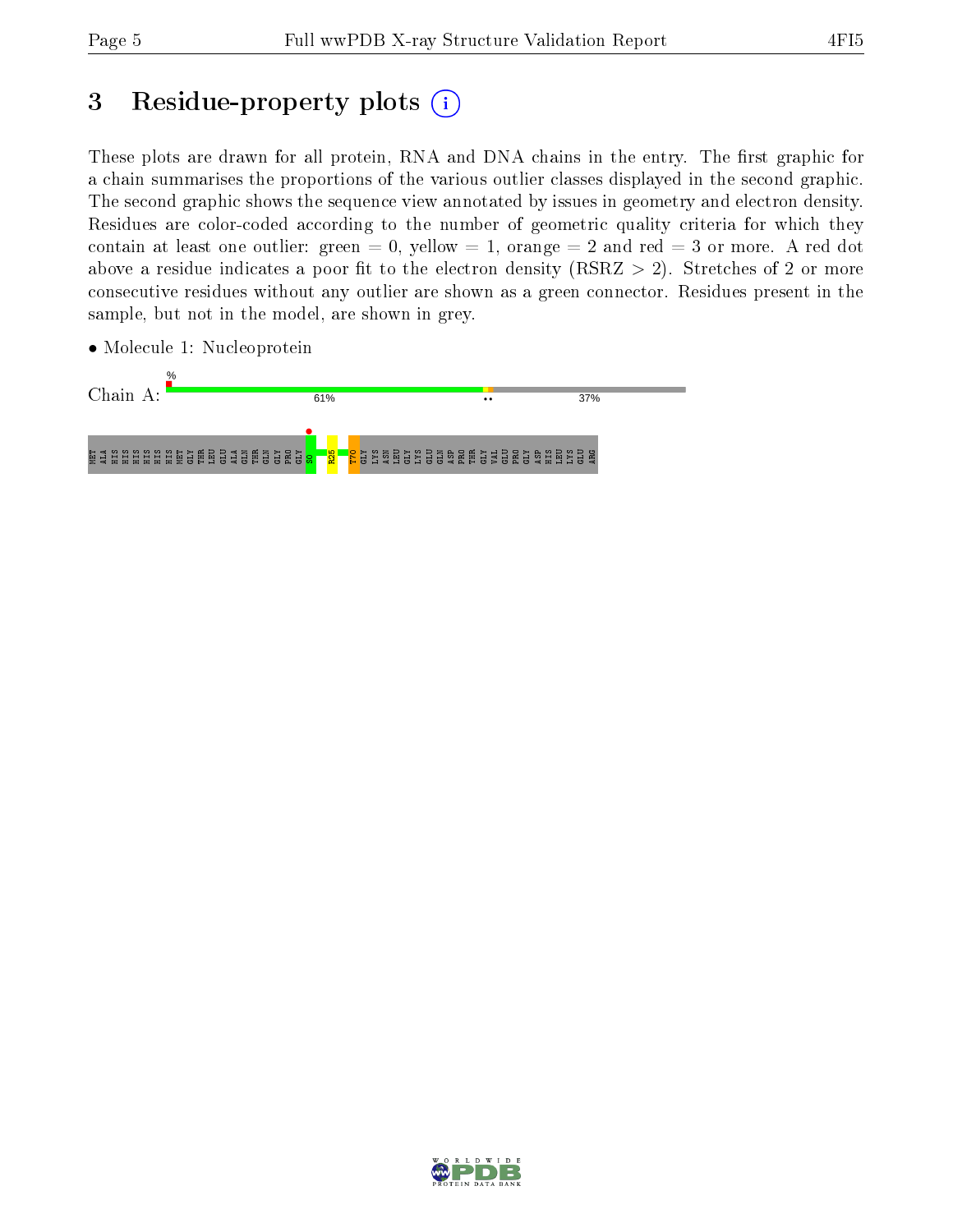# 4 Data and refinement statistics  $(i)$

| Property                                                             | Value                                            | Source     |
|----------------------------------------------------------------------|--------------------------------------------------|------------|
| Space group                                                          | P 32 2 1                                         | Depositor  |
| Cell constants                                                       | 77.40Å<br>77.40Å<br>$36.52\text{\AA}$            |            |
| a, b, c, $\alpha$ , $\beta$ , $\gamma$                               | $90.00^\circ$<br>$90.00^\circ$<br>$120.00^\circ$ | Depositor  |
| Resolution $(A)$                                                     | 50.00<br>$-2.20$                                 | Depositor  |
|                                                                      | 19.35<br>$-2.20$                                 | <b>EDS</b> |
| % Data completeness                                                  | $99.8(50.00-2.20)$                               | Depositor  |
| (in resolution range)                                                | $100.0 (19.35 - 2.20)$                           | <b>EDS</b> |
| $R_{merge}$                                                          | 0.08                                             | Depositor  |
| $\mathrm{R}_{sym}$                                                   | (Not available)                                  | Depositor  |
| $\langle I/\sigma(I) \rangle$ <sup>1</sup>                           | 3.43 (at $2.21\text{\AA}$ )                      | Xtriage    |
| Refinement program                                                   | <b>REFMAC</b>                                    | Depositor  |
|                                                                      | $\overline{0.192}$ ,<br>0.235                    | Depositor  |
| $R, R_{free}$                                                        | 0.193<br>0.230                                   | DCC        |
| $\mathcal{R}_{free}$ test set                                        | 645 reflections $(9.77%)$                        | wwPDB-VP   |
| Wilson B-factor $(A^2)$                                              | 30.8                                             | Xtriage    |
| Anisotropy                                                           | 0.032                                            | Xtriage    |
| Bulk solvent $k_{sol}(e/\mathring{A}^3)$ , $B_{sol}(\mathring{A}^2)$ | $0.35$ , 45.1                                    | <b>EDS</b> |
| L-test for twinning <sup>2</sup>                                     | $< L >$ = 0.49, $< L2$ > = 0.32                  | Xtriage    |
| Estimated twinning fraction                                          | $0.062$ for $-h,-k,l$                            | Xtriage    |
| $F_o, F_c$ correlation                                               | 0.95                                             | <b>EDS</b> |
| Total number of atoms                                                | 645                                              | wwPDB-VP   |
| Average B, all atoms $(A^2)$                                         | 35.0                                             | wwPDB-VP   |

Xtriage's analysis on translational NCS is as follows: The largest off-origin peak in the Patterson function is 10.72% of the height of the origin peak. No significant pseudotranslation is detected.

<sup>&</sup>lt;sup>2</sup>Theoretical values of  $\langle |L| \rangle$ ,  $\langle L^2 \rangle$  for acentric reflections are 0.5, 0.333 respectively for untwinned datasets, and 0.375, 0.2 for perfectly twinned datasets.



<span id="page-5-1"></span><span id="page-5-0"></span><sup>1</sup> Intensities estimated from amplitudes.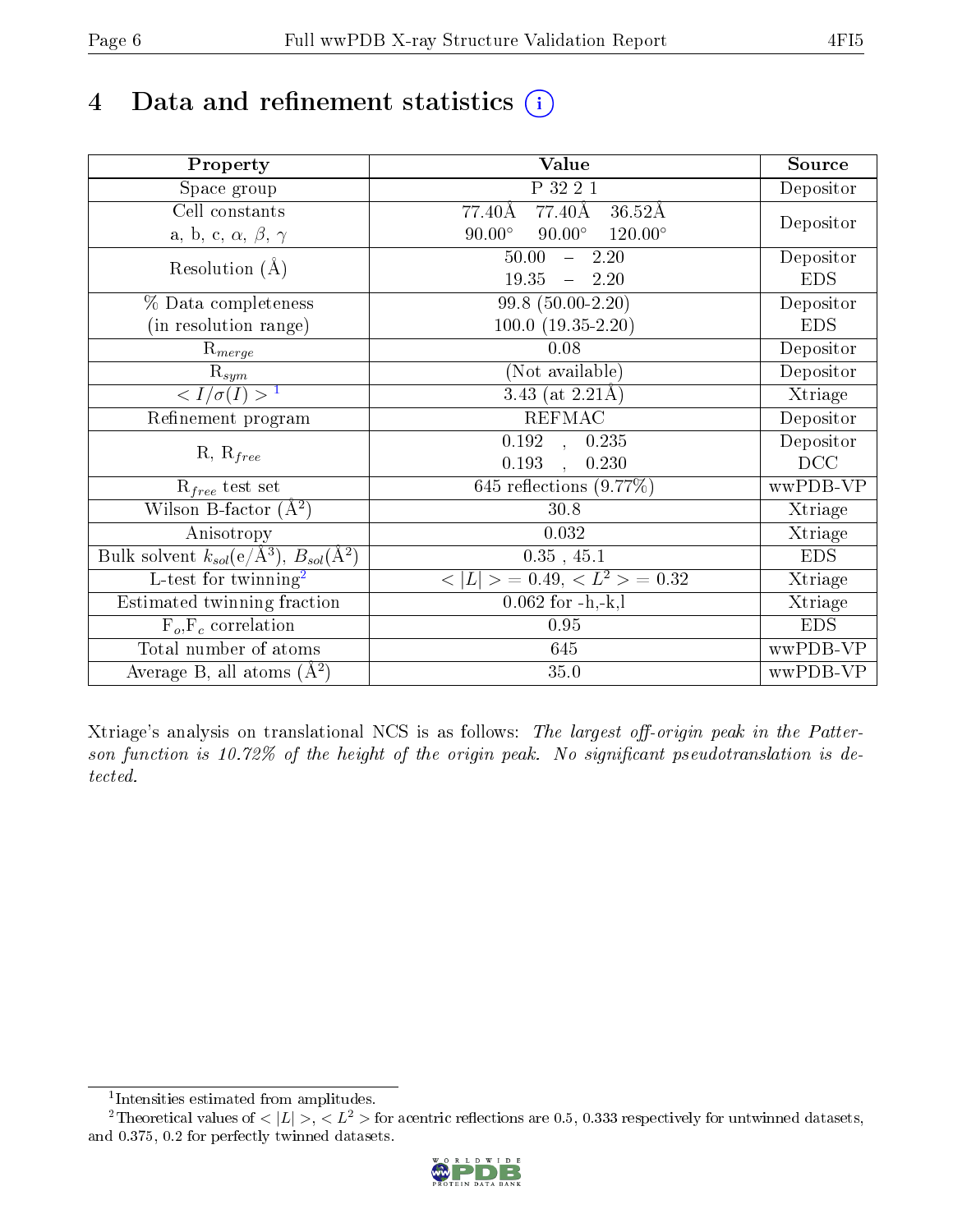# 5 Model quality  $(i)$

# 5.1 Standard geometry  $(i)$

The Z score for a bond length (or angle) is the number of standard deviations the observed value is removed from the expected value. A bond length (or angle) with  $|Z| > 5$  is considered an outlier worth inspection. RMSZ is the root-mean-square of all Z scores of the bond lengths (or angles).

| Mol | Chain |      | <b>Bond lengths</b>            | Bond angles |  |  |
|-----|-------|------|--------------------------------|-------------|--|--|
|     |       | RMSZ | $\# Z  > 5$ RMSZ $  \# Z  > 5$ |             |  |  |
|     |       |      | 0/579                          |             |  |  |

There are no bond length outliers.

There are no bond angle outliers.

There are no chirality outliers.

There are no planarity outliers.

### 5.2 Too-close contacts  $\overline{()}$

In the following table, the Non-H and H(model) columns list the number of non-hydrogen atoms and hydrogen atoms in the chain respectively. The H(added) column lists the number of hydrogen atoms added and optimized by MolProbity. The Clashes column lists the number of clashes within the asymmetric unit, whereas Symm-Clashes lists symmetry related clashes.

| Mol |  |  | Chain   Non-H   H(model)   H(added)   Clashes   Symm-Clashes |
|-----|--|--|--------------------------------------------------------------|
|     |  |  |                                                              |
|     |  |  |                                                              |
|     |  |  |                                                              |

The all-atom clashscore is defined as the number of clashes found per 1000 atoms (including hydrogen atoms). The all-atom clashscore for this structure is 3.

All (3) close contacts within the same asymmetric unit are listed below, sorted by their clash magnitude.

| Atom-1            | Atom-2           | Interatomic<br>distance $(\AA)$ | Clash<br>overlap $(\AA)$ |  |
|-------------------|------------------|---------------------------------|--------------------------|--|
| 1: A:70:THR:HG22  | 1: A:70:THR:O    | 187                             | O 71                     |  |
| 1: A:70:THR:O     | 1: A:70:THR:CG2  | 2.56                            | 0.54                     |  |
| 1:A:25[A]:ARG:NH2 | 2: A: 110:HOH: O | 2.25                            | () 4()                   |  |

There are no symmetry-related clashes.

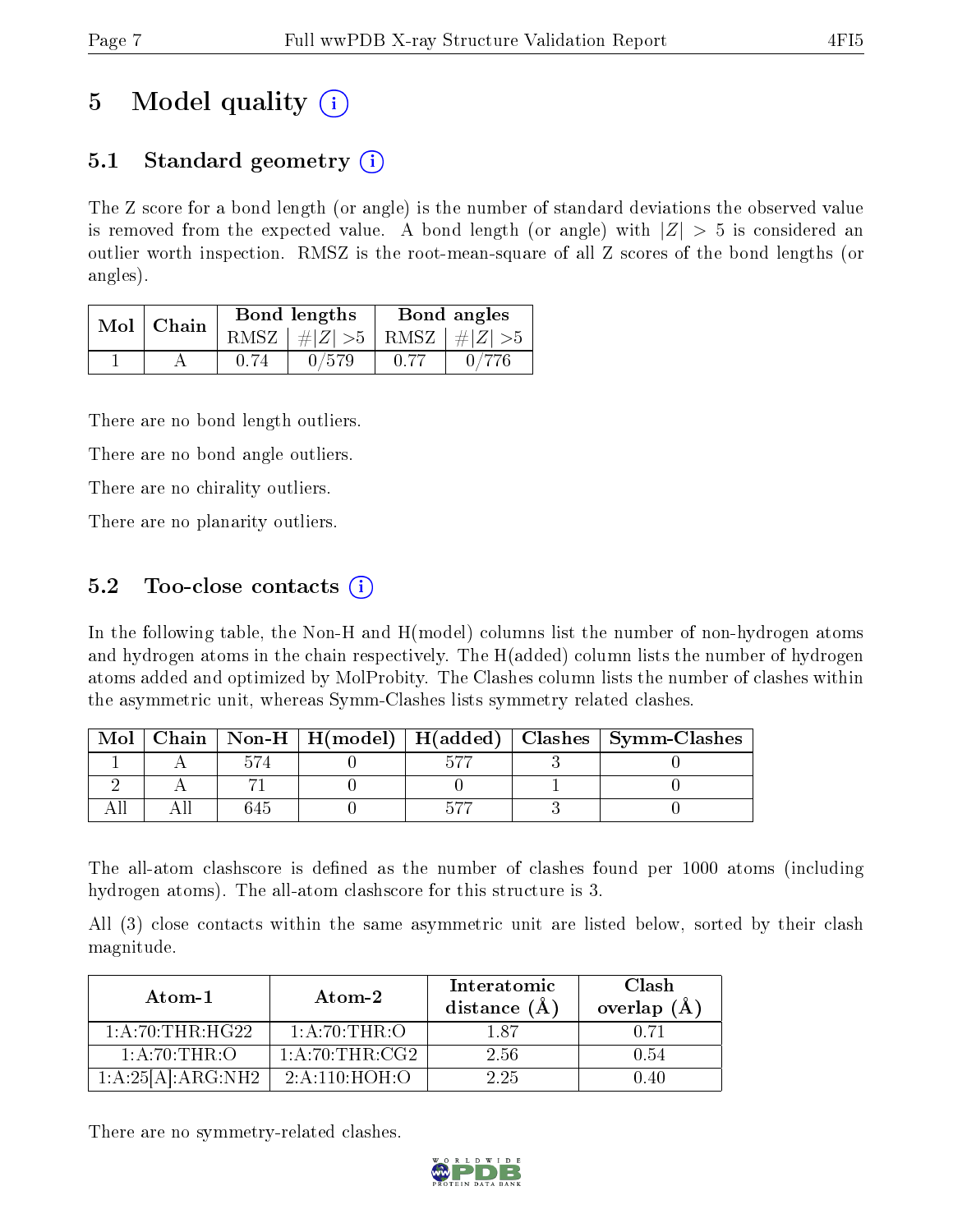### 5.3 Torsion angles (i)

#### 5.3.1 Protein backbone  $(i)$

In the following table, the Percentiles column shows the percent Ramachandran outliers of the chain as a percentile score with respect to all X-ray entries followed by that with respect to entries of similar resolution.

The Analysed column shows the number of residues for which the backbone conformation was analysed, and the total number of residues.

|  | Mol   Chain   Analysed   Favoured   Allowed   Outliers   Percentiles |  |                 |
|--|----------------------------------------------------------------------|--|-----------------|
|  | $+70/113(62\%)$   70 (100\%)                                         |  | $\vert$ 100 100 |

There are no Ramachandran outliers to report.

#### $5.3.2$  Protein sidechains  $(i)$

In the following table, the Percentiles column shows the percent sidechain outliers of the chain as a percentile score with respect to all X-ray entries followed by that with respect to entries of similar resolution.

The Analysed column shows the number of residues for which the sidechain conformation was analysed, and the total number of residues.

|  | Mol   Chain   Analysed   Rotameric   Outliers   Percentiles |         |                |
|--|-------------------------------------------------------------|---------|----------------|
|  | $ 61/95(64\%) $                                             | 60(98%) | $1(2\%)$ 62 76 |

All (1) residues with a non-rotameric sidechain are listed below:

| lot | Chain | $\operatorname{Res}% \left( \mathcal{N}\right) \equiv\operatorname{Res}(\mathcal{N}_{0},\mathcal{N}_{0})$ | vpe |
|-----|-------|-----------------------------------------------------------------------------------------------------------|-----|
|     |       |                                                                                                           |     |

Some sidechains can be flipped to improve hydrogen bonding and reduce clashes. There are no such sidechains identified.

#### 5.3.3 RNA (i)

There are no RNA molecules in this entry.

#### 5.4 Non-standard residues in protein, DNA, RNA chains (i)

There are no non-standard protein/DNA/RNA residues in this entry.

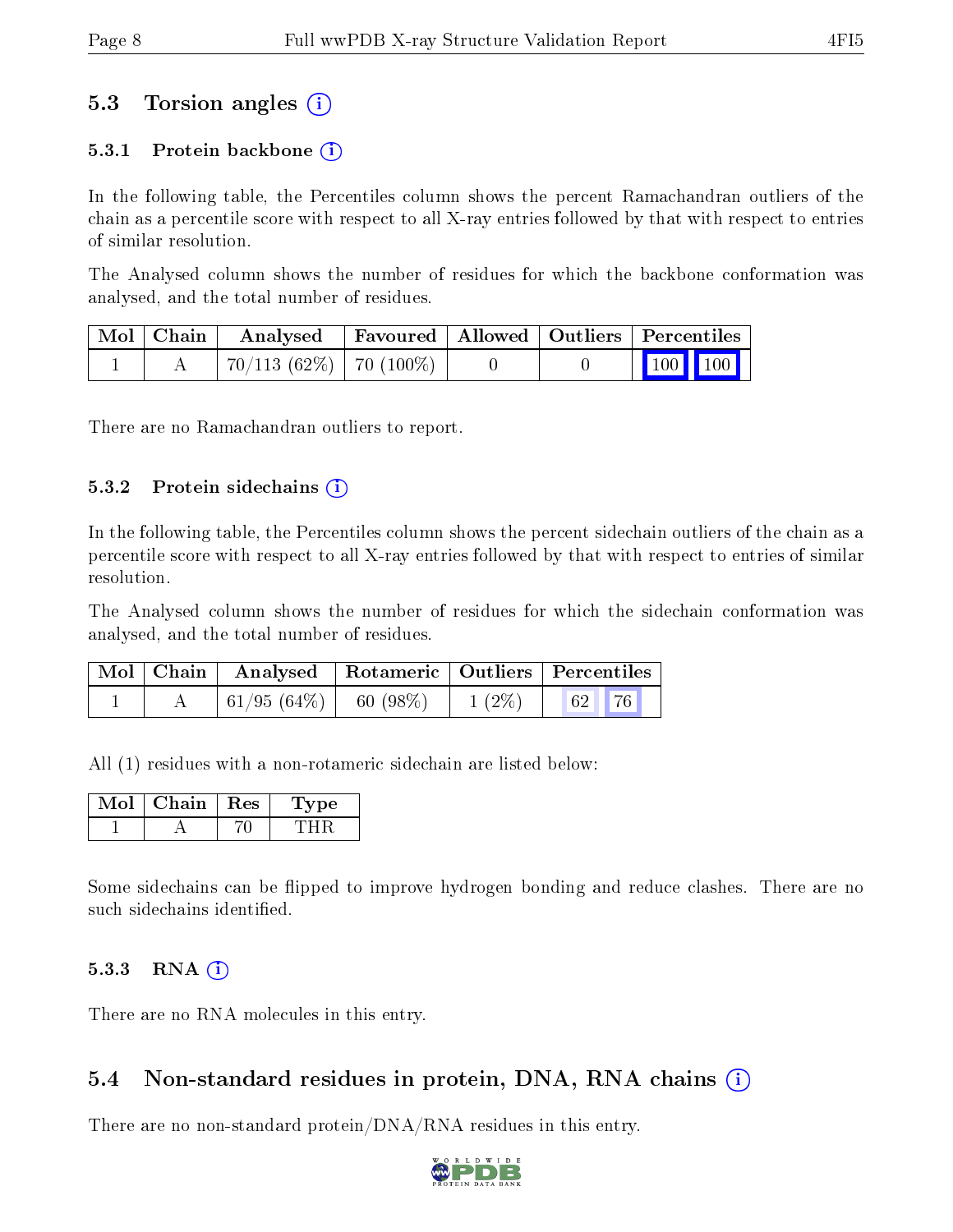#### 5.5 Carbohydrates  $(i)$

There are no carbohydrates in this entry.

### 5.6 Ligand geometry  $(i)$

There are no ligands in this entry.

### 5.7 [O](https://www.wwpdb.org/validation/2017/XrayValidationReportHelp#nonstandard_residues_and_ligands)ther polymers  $(i)$

There are no such residues in this entry.

### 5.8 Polymer linkage issues  $(i)$

There are no chain breaks in this entry.